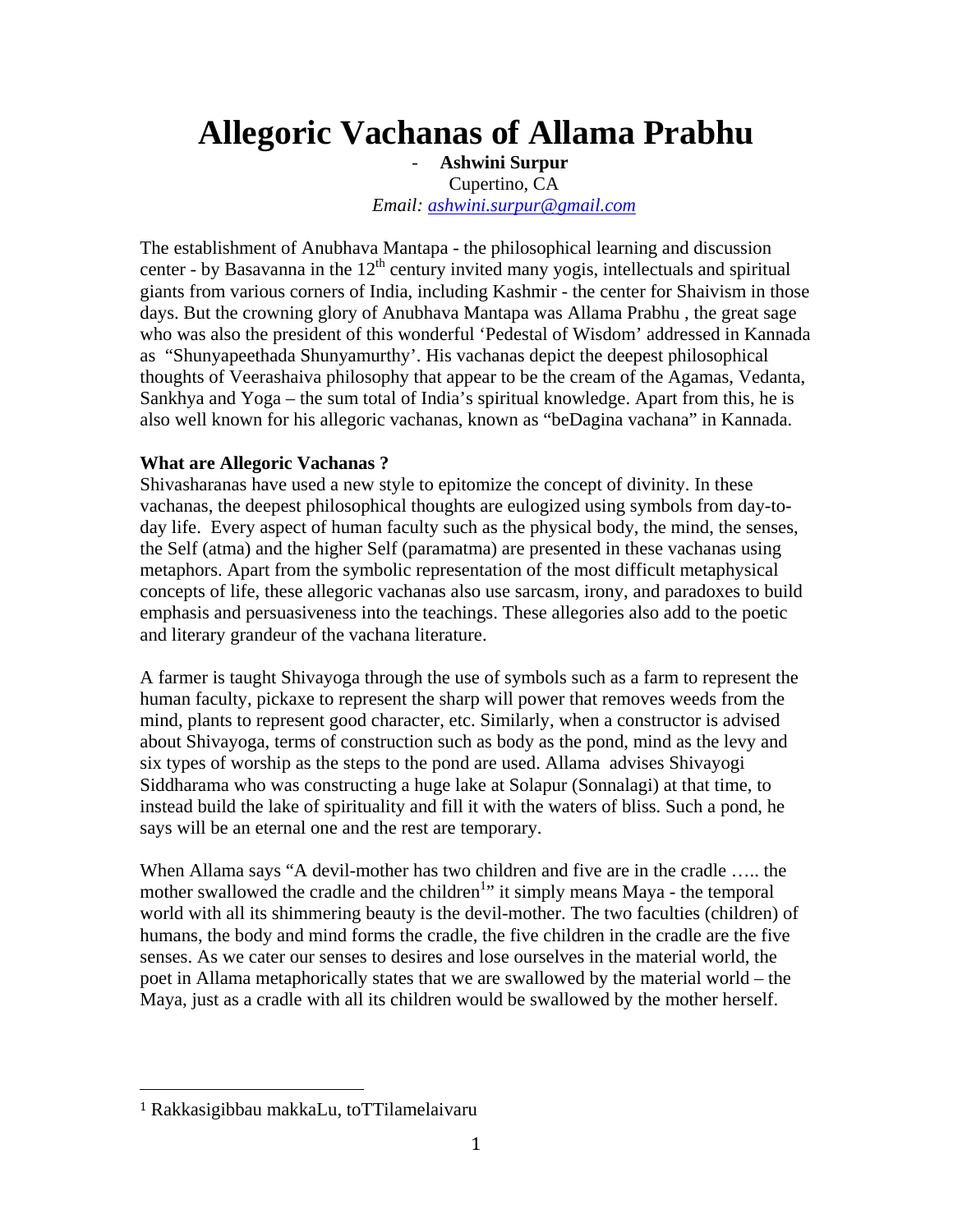## **A Peek into Vachanas**

 The only way to understand Allama's allegory is by studying his vachanas. The ideal way to learn any literature with all its grandeur is in its original mother language. However, translations and interpretations help in educating people who are interested in understanding the concepts of any deep philosophy without having to spend their lifetime learning the language in which it is written. An attempt is made here to bring the concepts of some of Allama's vachanas in spite of language barriers between the East and the West and the culture differences between them.

Below are some of the vachanas:

1. **rasada bäviya tuòukabäradu kattariväëiya dänöidavangallade | paruçavide kabbunavide sädhisaballavange siriçailadudakava dharisalu bäradu guheçvarä nimma çaranangallade ||**

Standing at the brink, they know not how to enter the honey well Only he who crosses the chilling oceans drinks the elixir ! He has the philosopher's stone, and the lead too; Having a pot of holy water, they know not how to bathe Only your sharanas can, O Guheshwara !

In this vachana, Allama Prabhu mocks the mere mortals who are subdued by the materialistic world. Although we know sensual pleasures only lead us to more and more wants and will never satisfy us, we still are lost in the web of desires, asking for more and toiling for more. To be happy, one has to ask for less and simply look within oneself, which is perhaps too simple for us to understand. Allama implies that we are so close to the bliss or Ananda within ourselves, but we do not know how to enjoy happiness. Hence he says we are standing at the edge of the well of honey and yet we do not know how to get this honey. Only those who can cut through the chilling waters called samsara, sensual pleasures, can enjoy the abidance in themselves, he says.

And when that happens, says Allama, getting to know Ananda or bliss is as simple as holding both philosopher's stone and lead in your hands. All you have to do is to bring them in contact with each other and lo and behold! lead turns into gold. In the first line of the vachana "Standing at the brink of the honey well, they do not know how to enter" - Allama is mocking us for our ignorance of how close we are to our own truth and yet, how far we have chosen to remain. In the second line – "Only he who crosses the chilling oceans drinks the elixir" - he dares us to break through the sharp barriers we have created for ourselves to stay away from this eternal truth. In the third line - "He has the philosopher's stone, and the lead too" - he shows us how easy it will then become for us to enjoy life. This way of teaching is just as any parent would do to a stubborn child when she is not listening. Allama goes on to say that we have holy waters (Sirishailada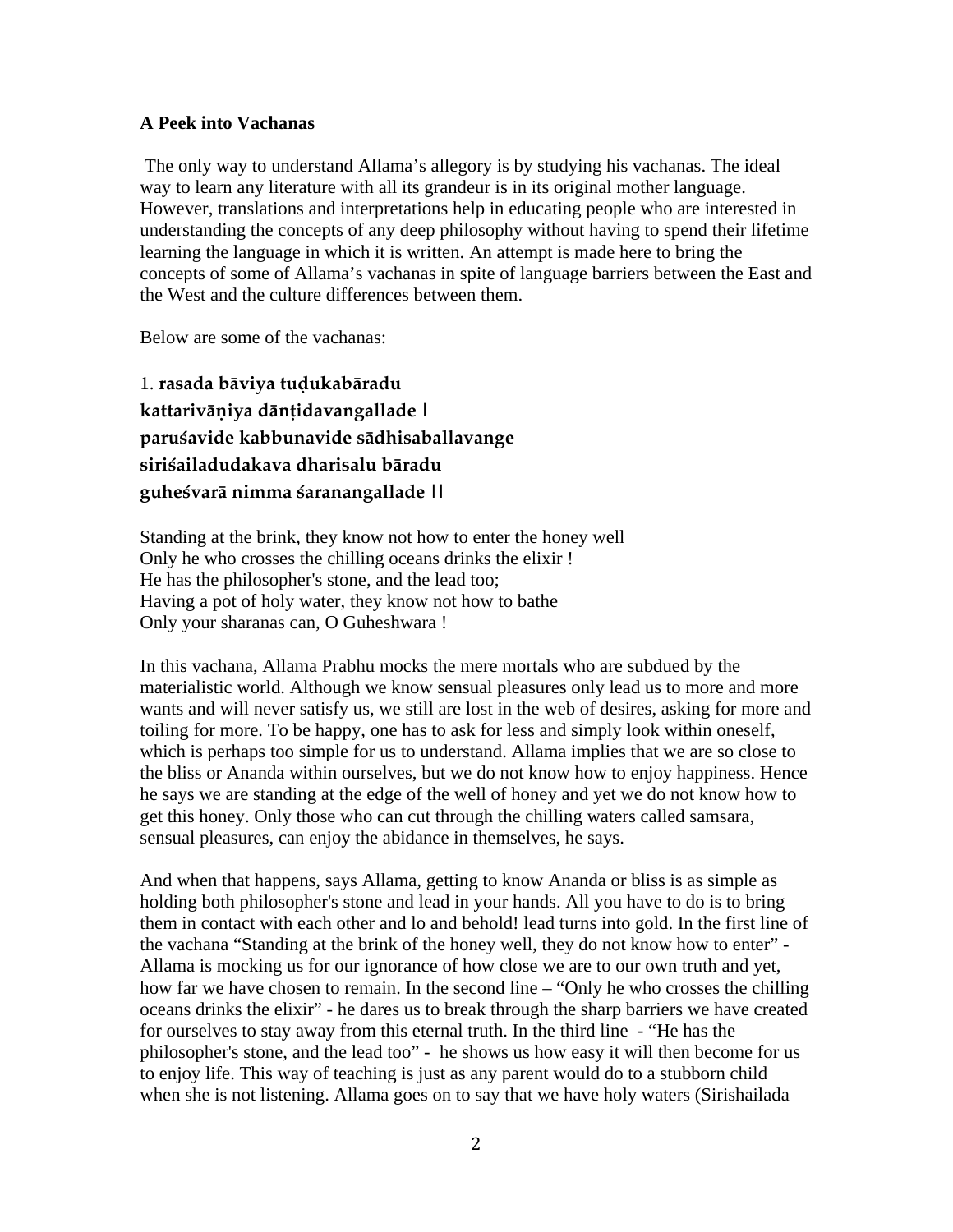udaka) in our hands and we are still not pouring it on ourselves. Not only are we carrying the burden of the heavy pot all along, we are also not cleansing off our dirt and mud using these holy waters. Allama uses this metaphor to show us that we have it all within us and all we have to do is exercise the will to begin the journey towards happiness. That is when we become Sharanas. Allama ends this vachana beautifully – "Only your Sharanas can, O Guheshwara ! ". He is inviting all of us to join the stream of Sharanas that attained Shivayoga through this daring endeavor!

2. **nīrillada neļalillada berillada gida huttittu taleyillada mruga bandu meyittä mõugava**  kannillada kurudanu kandanā mrugava **kaiyillada vyädhanu eccanä mrugava**  kiccillada nādigoudu suttu bāņasava made **lingärpitaväyittu guheçvara**

Behold a waterless, shadeless, rootless plant ! headless animal grazing on the plant; The creature, spotted by a blind man, killed by a disabled man with no hands, baked in the fireless pit Guheshwara accepted this as prasada!

 At the outset, this vachana seems, strange and perhaps even crazy. But when one studies the symbols and metaphors, one understands the depth and the beauty of the vachana. "A waterless, rootless plant was eaten by a headless animal"- Here the tree represents the mad world that is unsteady and temporal (without roots), and superficial (without water). Animal represents the desire that is never satiated and hence is busy grazing. "A blind man saw the animal and a man without hands killed it "- The blind man represents a yogi that is not interested in seeing and engaging in the outside world (eyes represent the organs of senses, also called Jnanendriyas). Hands represent organs of actions – the karmendriyas. The yogi is detached from the actions in this temporal world. The yogi has killed the desire in him (animal) using his calm and peaceful contemplation (fireless pit). Such a yogi is acceptable to the Lord. With its beautiful narration, the irony and the paradoxical nature of this allegory makes it all the more interesting to read, learn and perhaps follow.

3. tanuva tonțava mādi **manava guddaliya mäòi agedu kaøedenavva bhräntiya bera || vaòedu samsarada henöeya bagedu bittidenayya brahma bijava || akhanda madalakaravemba bävi**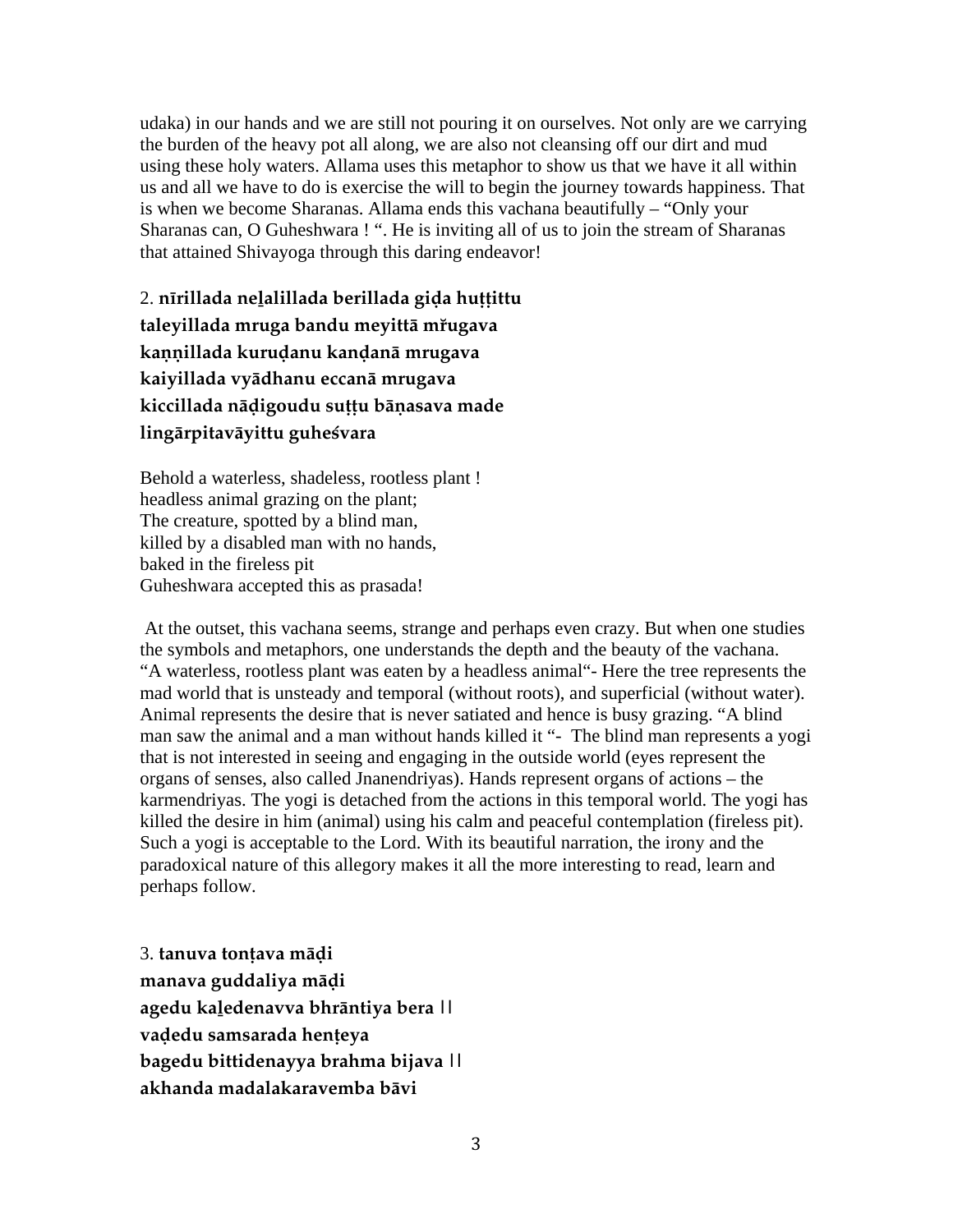pavanave rāțala **çuçumna näøadinda udakava tiddi |**  paśugalu aidu hasanagedisihavendu **mamate sairaëe emba beliyanikki**  sasiya salahidenu kāna ģuheśvara ||

In the farm of my body, with mind as my pickaxe, digging into the farm; I removed the roots of my delusion || Breaking the dirt and rocks in my mundane farm, I sowed the seeds of divinity || In the well of this wide wild world Using my breath as a rope, and my chakras as a pulley, drawing buckets of spiritual waters, I nourished my farm | Chasing the five invading animals, with compassion and forbearance to guard my farm, Staying awake day and night, I raised the plant of Self, O Guheshwara! ||

In this beautiful metaphoric vachana, Allama Prabhu is explaining spirituality to a farmer. He compares his body to a farm filled with dirt, mud, weeds and wild plants. With all our attachments, aversions and negative tendencies, we are likened to a dirty farm that needs work. He goes on to say how he cleansed himself using his mind as a tool. Mind has two components, the emotions and the intellect. With proper intellect and will power, the negative emotions can be removed or replaced with positive emotions such as love and devotion. Allama is implying that in the above vachana, when he says he removed the roots of delusion by digging into the farm, using mind as his pickaxe. Once the farm is clean of all the dirt and weeds, he then sows the seeds of spirituality – the knowledge of Brahman. He then explains beautifully how he grew the plant that sprouted from the seeds of spirituality. He describes the techniques of pranayama and kundalini yoga in the next few lines.

In kundalini yoga, the spine consists of two nadis – the energy channels called 'ida' and 'pingala'. In the center is the hollow space called 'sushumna nadi', which is the core of the channels for spiritual potential to rise. There are seven chakras or energy centers in our body/mind complex. The yogi has to open up and transcend all these centers to reach the highest state of Kaivalya or Aikya Sthala as per the Shatsthala philosophy of Veerashaivism.

Allama Prabhu connects this philosophy with a simple well used for irrigating the farm. He compares this mundane world to a well (baavi). He compares the pranayama and kundalini practice with all its chakras to a rope and pulley. This is a apt comparison since the ensemble required to draw water from a well is similar to the pranayama and yoga